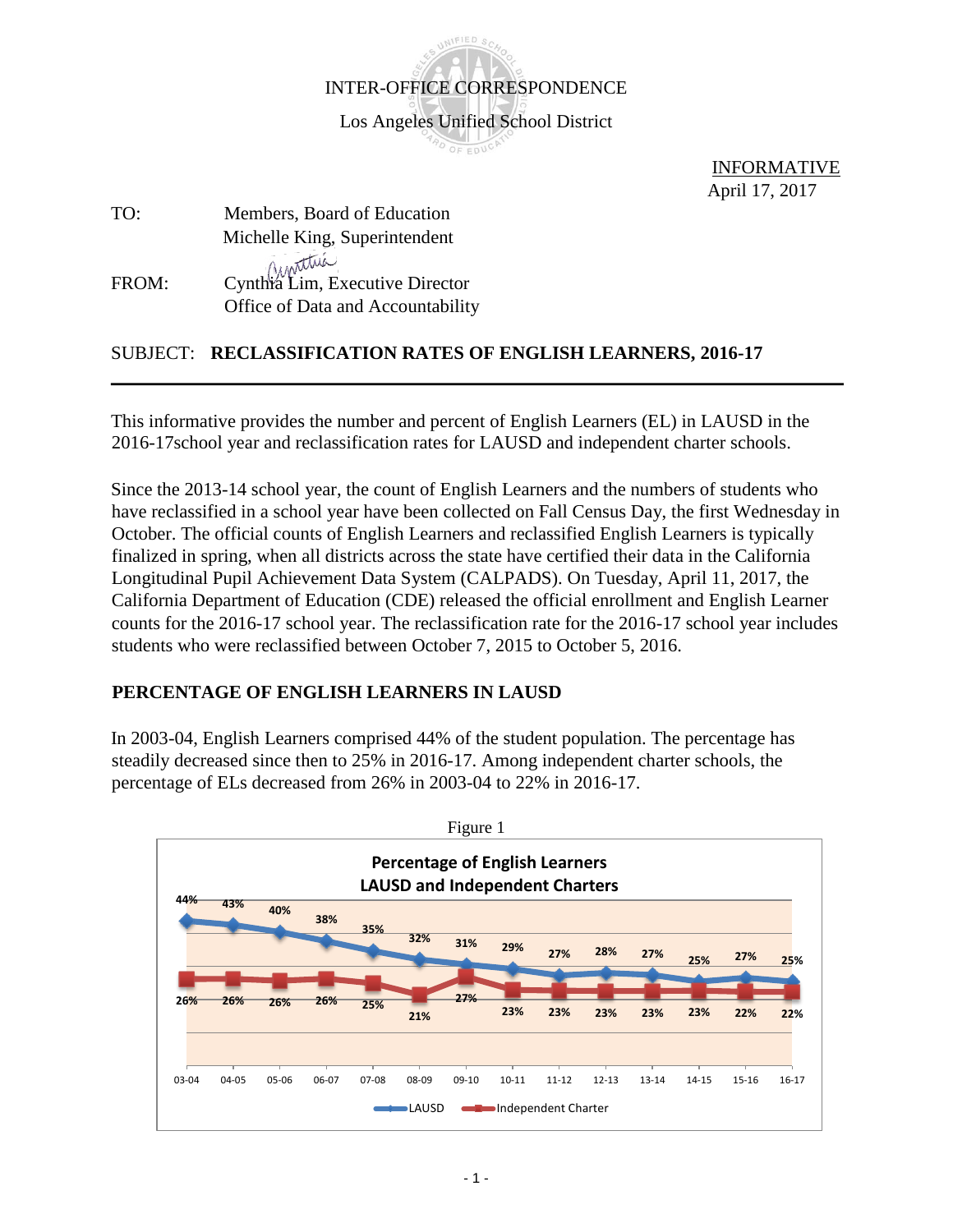#### **RECLASSIFICATION CRITERIA**

In order to be reclassified as a fluent English student, an English learner must meet four criteria:

- 1. Score at Early Advanced or Advanced on the overall CELDT and score Intermediate or higher in each of the four subskill areas: listening, speaking, reading, and writing,
- 2. Performance on an objective assessment of basic skills in English–language arts,
	- a. For grades K-5/6 (elementary), score Benchmark on the Dynamic Indicators of Basic Early Literacy Skills (DIBELS) in either the Middle-of-Year (MOY) or End-of-Year (EOY) administration,
	- b. For grades 6-12, score Basic, Proficient or Advanced on the Reading Inventory (RI).
- 3. Attain a "C" or higher in selected English or LTEL classes at the secondary level, or attain a "3" or higher in elementary English-language arts, and
- 4. Obtain parental input for reclassification.

Beginning in the 2017-18 school year, the state will transition from the CELDT to the English Language Proficiency Assessments for California (ELPAC). There will be two separate tests for two purposes: (1) initial identification; and (2) annual summative assessment. The ELPAC for initial identification will be field tested in Fall 2017 and the summative ELPAC will be operational in Spring 2018. Performance levels for the annual ELPAC will be determined by the field test being administered this spring.

## **RECLASSIFICATION RATES**

Reclassification rates are calculated by dividing the number of students who reclassified between October of the last census count day to the current year October census count day, divided by the number of English learners from the previous school year.

For the 2016-17 school year, the reclassification rate for LAUSD increased from 11.6. to 17.2. Reclassification rates increased from a low of 2.1% in 2002-03 to 17.2 in 2016-17.

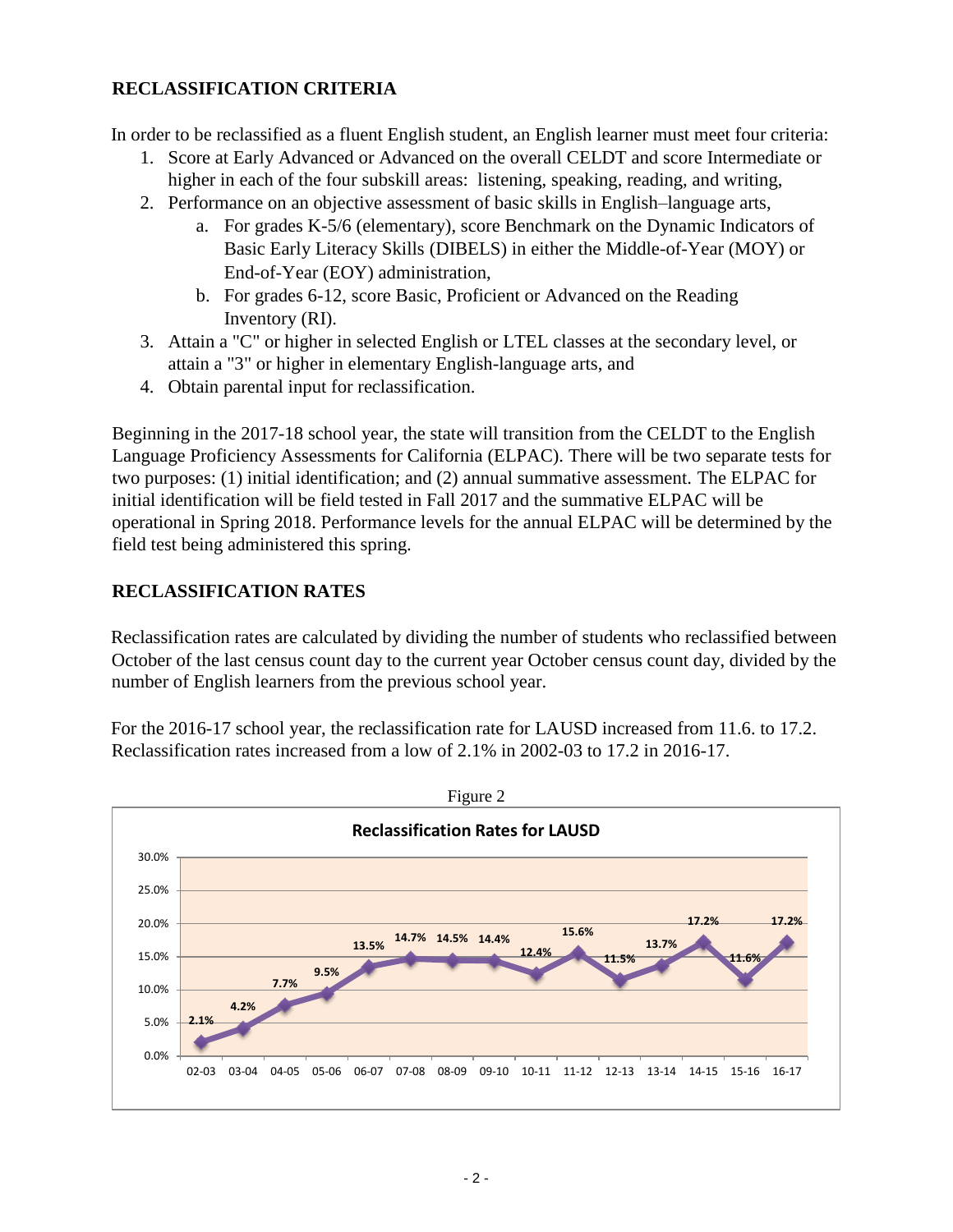Reclassification rates at independent charter schools decreased from 15.5 in 2015-16 to 14.6 in 2016-17. Since 2002-03, reclassification rates at independent charter schools rose to a high of 27.2 in 2009-10 and have fluctuated between 12 and 16 percent since then. Figure 5 shows reclassification rates for LAUSD and independent charters.



By school level, reclassification rates increased at all school levels, elementary, middle and high schools (among LAUSD schools only). Elementary schools increased from 11.3 to 17.2. Middle schools had the highest increase from 12.9% to 21.4%. High schools increased from 12.2 to 14.0%. Figure 4 displays reclassification rates by school level since 2006-07. These rates do not include independent charter schools.

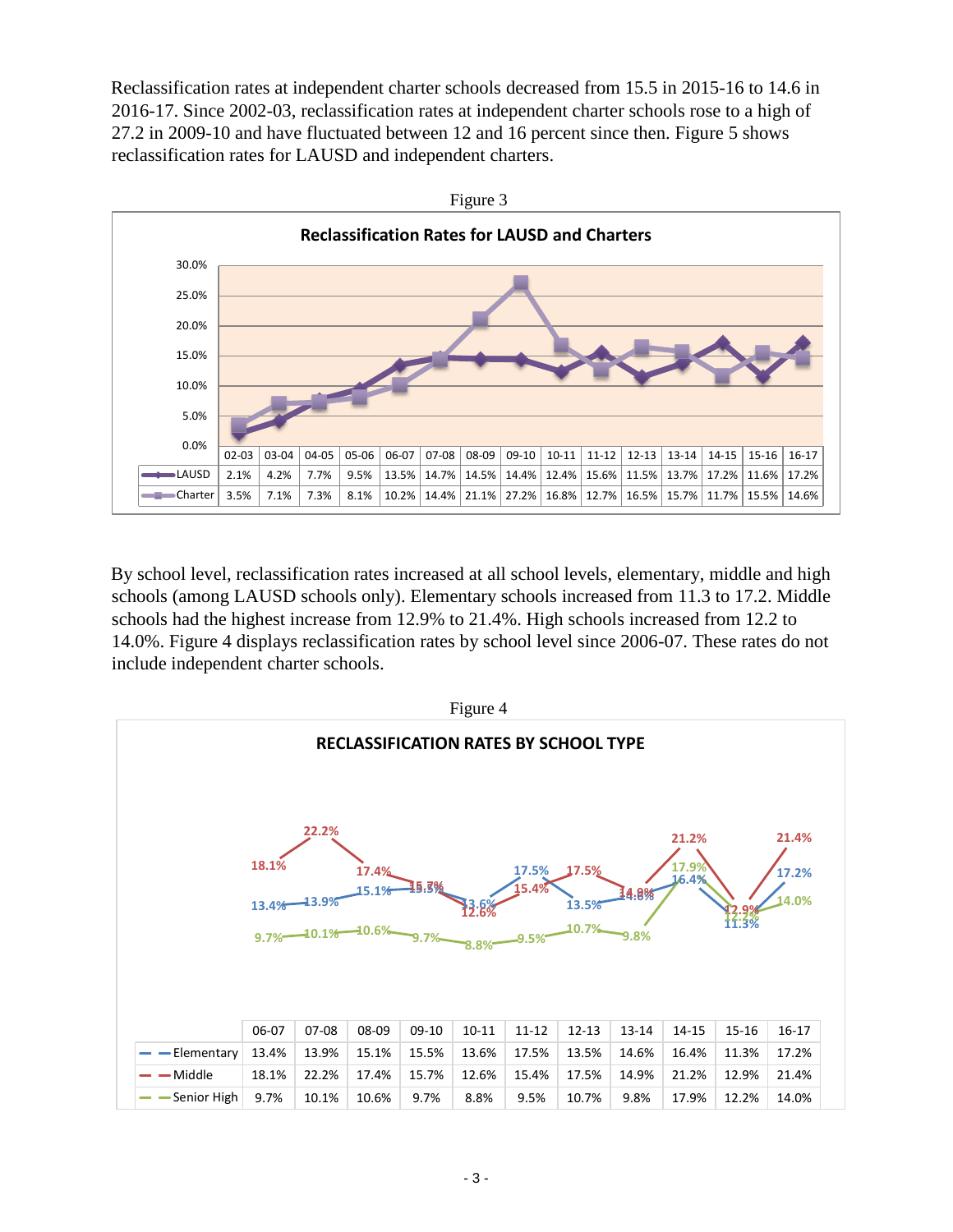Reclassification rates increased in each local district with Local District Northwest posting the highest rate at 18.5% and the highest gains from the previous year, up 6.7 percentage points from the previous year of 11.8%.



When compared to other urban districts, LAUSD's reclassification rate of 17.2 ranked third compared to 10 other districts with Long Beach and Pomona exceeding LAUSD in the overall rate and change from the previous year. The statewide average was 13.3% with a two percentage point gain from the previous year. For the 2016-17 school year, reclassification rates ranged from 9.7% in San Jose to 18.7% in Long Beach.

| Reclassification Rates for Croan Districts in Cambrina |             |         |                                 |
|--------------------------------------------------------|-------------|---------|---------------------------------|
|                                                        | $2015 - 16$ | 2016-17 | Change from<br>Previous<br>Year |
| Long Beach                                             | 6.5         | 18.7    | 12.2                            |
| Pomona                                                 | 10.9        | 17.6    | 6.7                             |
| <b>LAUSD</b>                                           | 11.6        | 17.2    | 5.6                             |
| Santa Ana                                              | 18.8        | 15.5    | $-3.3$                          |
| Pasadena                                               | 17.5        | 15.0    | $-2.5$                          |
| Fresno                                                 | 8.1         | 14.9    | $-3.2$                          |
| California                                             | 11.2        | 13.3    | 2.1                             |
| San Diego                                              | 12.8        | 12.7    | $-0.1$                          |
| Oakland                                                | 11.9        | 11.8    | $-0.1$                          |
| San Francisco                                          | 15.5        | 11.5    | $-4.0$                          |
| Sacramento City                                        | 9.5         | 11.2    | 1.7                             |
| San Jose                                               | 15.3        | 9.7     | $-5.6$                          |

Table 6 Reclassification Rates for Urban Districts in California